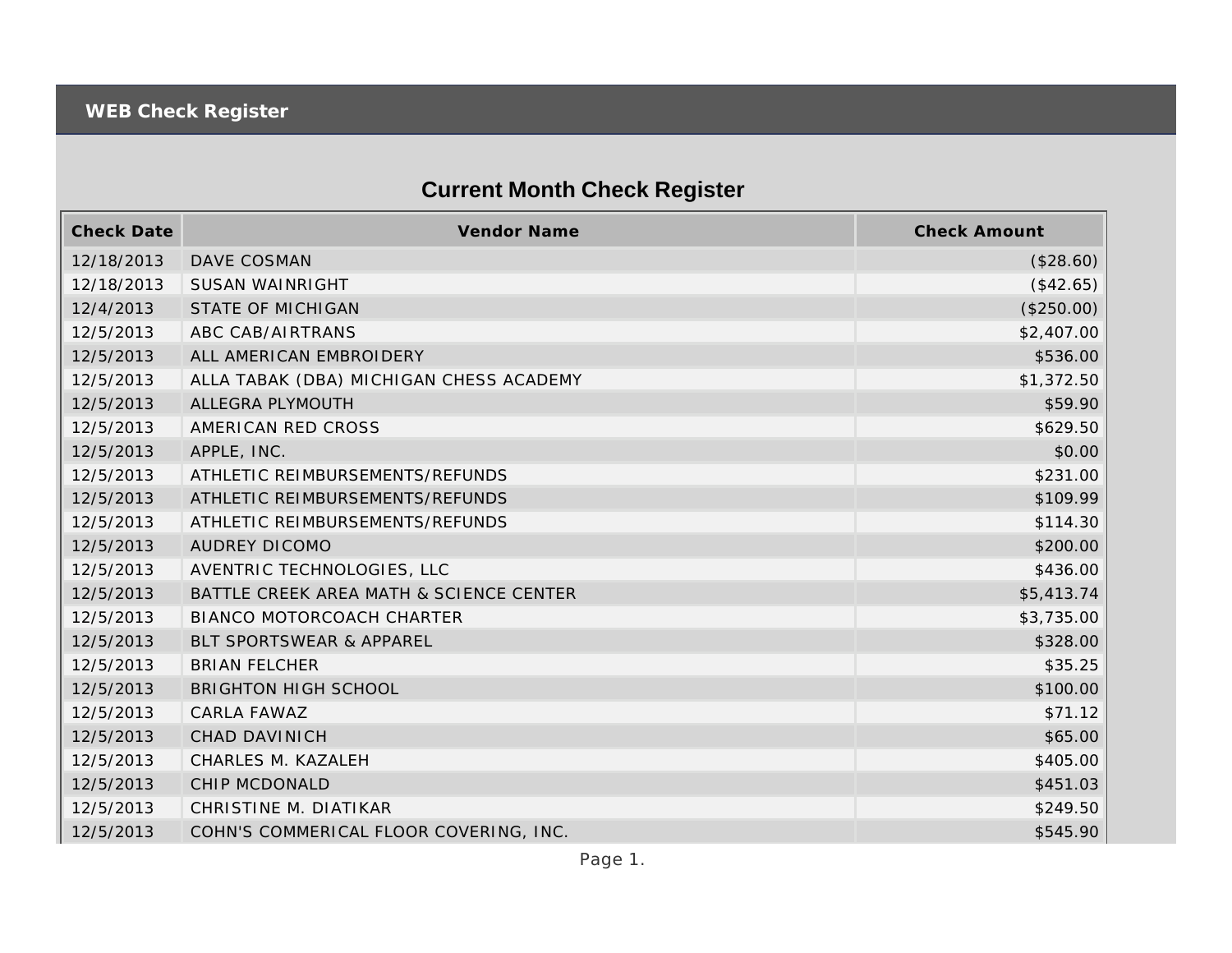| <b>Check Date</b> | Vendor Name                                                   | <b>Check Amount</b> |
|-------------------|---------------------------------------------------------------|---------------------|
| 12/5/2013         | <b>COMMUNITY EDUCATION REFUND</b>                             | \$20.00             |
| 12/5/2013         | COMMUNITY EDUCATION REFUND                                    | \$29.00             |
| 12/5/2013         | COMMUNITY EDUCATION REFUND                                    | \$63.00             |
| 12/5/2013         | COMMUNITY EDUCATION REFUND                                    | \$10.00             |
| 12/5/2013         | COMPUWARE SPORTS ARENA, LLC                                   | \$2,254.00          |
| 12/5/2013         | CONTRACT PAPER GROUP, INC.                                    | \$3,088.80          |
| 12/5/2013         | <b>CROWN PLAZA HOTEL</b>                                      | \$529.65            |
| 12/5/2013         | DANIELLE BIRDYSHAW                                            | \$197.80            |
| 12/5/2013         | DAVE COSMAN                                                   | \$20.38             |
| 12/5/2013         | <b>DEBORAH GARTNER</b>                                        | \$48.59             |
| 12/5/2013         | <b>DIANA STOTLER</b>                                          | \$113.12            |
| 12/5/2013         | DISTRICT REIMBURSEMENTS/REFUNDS                               | \$581.00            |
| 12/5/2013         | DORIS WISNIEWSKI                                              | \$18.86             |
| 12/5/2013         | EASTERN MICHIGAN UNIVERSITY                                   | \$605.00            |
| 12/5/2013         | ENVIRO-CLEAN SERVICES, INC.                                   | \$117,991.87        |
| 12/5/2013         | FENTON HIGH SCHOOL ATHLETIC DEPT                              | \$180.00            |
| 12/5/2013         | FITZGERALD HIGH SCHOOL ATHLETICS                              | \$250.00            |
| 12/5/2013         | <b>HEATHER MCKAIG</b>                                         | \$40.57             |
| 12/5/2013         | HIGH SCHOOL REIMBURSEMENTS/REFUNDS                            | \$78.00             |
| 12/5/2013         | HIGH TOUCH - HIGH TECH OF MICHIGAN, INC.                      | \$720.00            |
| 12/5/2013         | THE ITALIAN AMERICAN BANQUET CENTER OF LIVONIA                | \$1,520.00          |
| 12/20/2013        | THE ITALIAN AMERICAN BANQUET CENTER OF LIVONIA                | (\$1,520.00)        |
| 12/5/2013         | <b>JACLYN BURR</b>                                            | \$150.00            |
| 12/5/2013         | JOSTENS, INC.                                                 | \$4,141.16          |
| 12/5/2013         | <b>JS FRY CONSULTING</b>                                      | \$5,456.64          |
| 12/5/2013         | KIM T. CLARK                                                  | \$265.21            |
| 12/5/2013         | LIFE INSURANCE COMPANY OF NORTH AMERICA CIGNA GROUP INSURANCE | \$18,431.57         |
| 12/5/2013         | <b>MAASE</b>                                                  | \$85.00             |
| 12/5/2013         | <b>MALLOY FARLEY</b>                                          | \$782.50            |
| 12/5/2013         | <b>MARY SORENSEN</b>                                          | \$64.98             |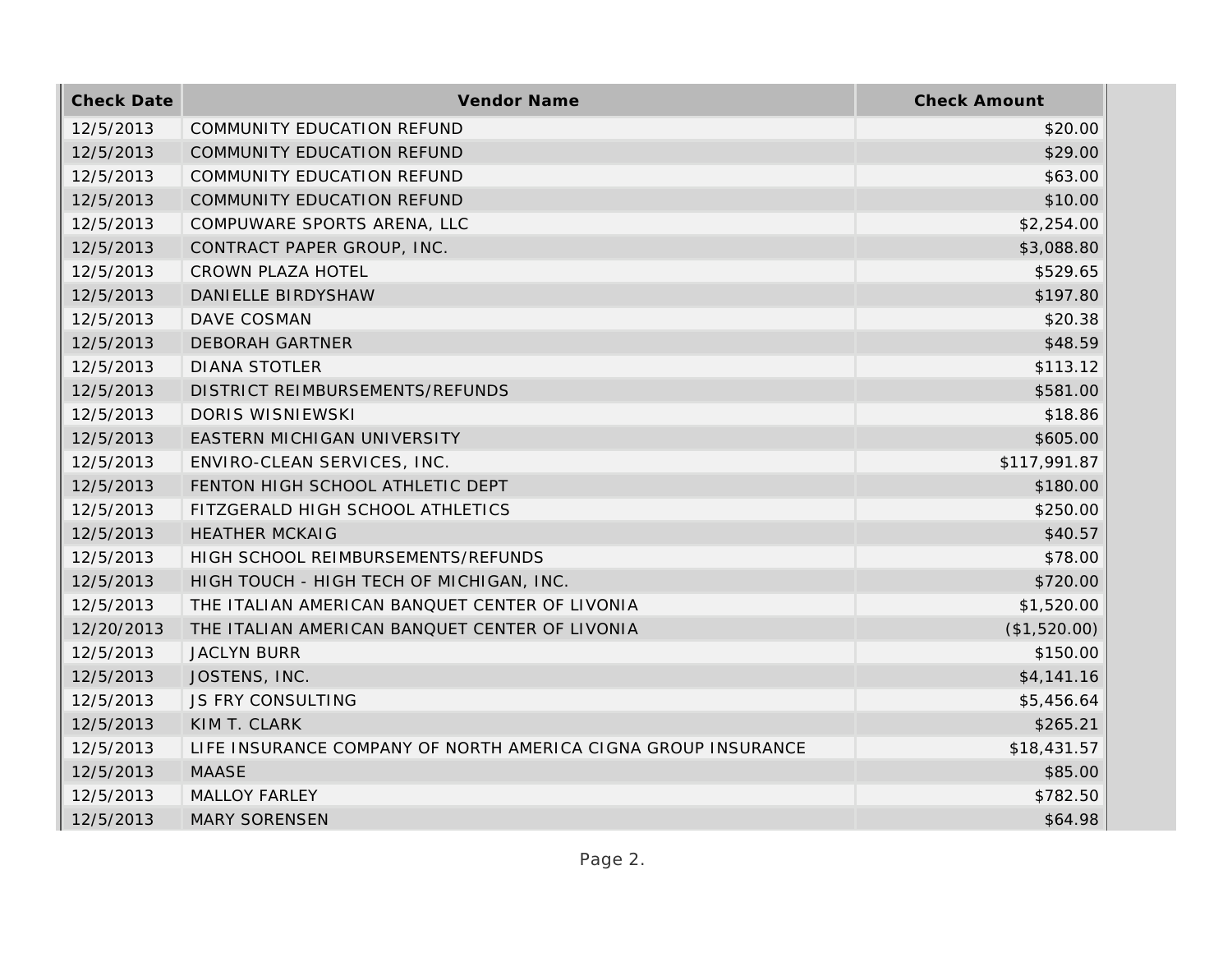| <b>Check Date</b> | Vendor Name                                              | <b>Check Amount</b> |
|-------------------|----------------------------------------------------------|---------------------|
| 12/5/2013         | MATHESON TRI-GAS, INC.                                   | \$439.60            |
| 12/5/2013         | MICHAEL DRAGOO                                           | \$415.17            |
| 12/5/2013         | MICHAEL ROSKAMP ARTISTIC ATTITUDES                       | \$50.00             |
| 12/5/2013         | MID-AMERICAN POMPON, INC.                                | \$2,423.60          |
| 12/5/2013         | MSBOA MICHIGAN SCHOOL BAND & ORCHESTRA                   | \$425.00            |
| 12/5/2013         | NETECH CORP.                                             | \$56,250.00         |
| 12/5/2013         | OAK MANAGEMENT CORPORATION LYON OAKS BANQUET CENTER      | \$200.00            |
| 12/5/2013         | OAKLAND COUNTY TREASURER                                 | \$48,822.99         |
| 12/5/2013         | OAKLAND SCHOOLS                                          | \$70,837.03         |
| 12/5/2013         | PAIGE E. DEAR                                            | \$100.00            |
| 12/5/2013         | PEGGY HARE                                               | \$50.00             |
| 12/5/2013         | PROVIDENCE OCCUPATIONAL HEALTH PARTNERS                  | \$10.00             |
| 12/5/2013         | RELIABLE DELIVERY LOGISTICS, INC.                        | \$1,579.50          |
| 12/5/2013         | ROGERS ATHLETIC COMPANY INC.                             | \$3,772.00          |
| 12/5/2013         | <b>SAM'S CLUB</b>                                        | \$179.13            |
| 12/5/2013         | <b>SCHOLASTIC BOOK FAIRS</b>                             | \$2,390.12          |
| 12/5/2013         | SE REIMBURSEMENT/REFUND                                  | \$122.04            |
| 12/5/2013         | SE REIMBURSEMENT/REFUND                                  | \$203.40            |
| 12/5/2013         | SE REIMBURSEMENT/REFUND                                  | \$275.72            |
| 12/5/2013         | <b>STACY SUTTER</b>                                      | \$150.00            |
| 12/5/2013         | STAPLES ADVANTAGE                                        | \$122.98            |
| 12/5/2013         | <b>STATE OF MICHIGAN</b>                                 | \$125.00            |
| 12/5/2013         | <b>STATE OF MICHIGAN</b>                                 | \$125.00            |
| 12/5/2013         | <b>STEVE MIMS</b>                                        | \$60.66             |
| 12/5/2013         | THINKING MAPS, INC.                                      | \$1,325.00          |
| 12/5/2013         | UNITED STATES POST OFFICE                                | \$10,000.00         |
| 12/5/2013         | WAGEWORKS, INC                                           | \$939.36            |
| 12/5/2013         | CITI ROOFING, CO.                                        | \$680.00            |
| 12/5/2013         | MICHIGAN SURVEY SPECIALISTS, INC. KEM-TEC LAND SURVEYORS | \$4,400.00          |
| 12/6/2013         | DONYA PIZZA NOVI LLC, DBA COTTAGE INN PIZZA              | \$1,908.00          |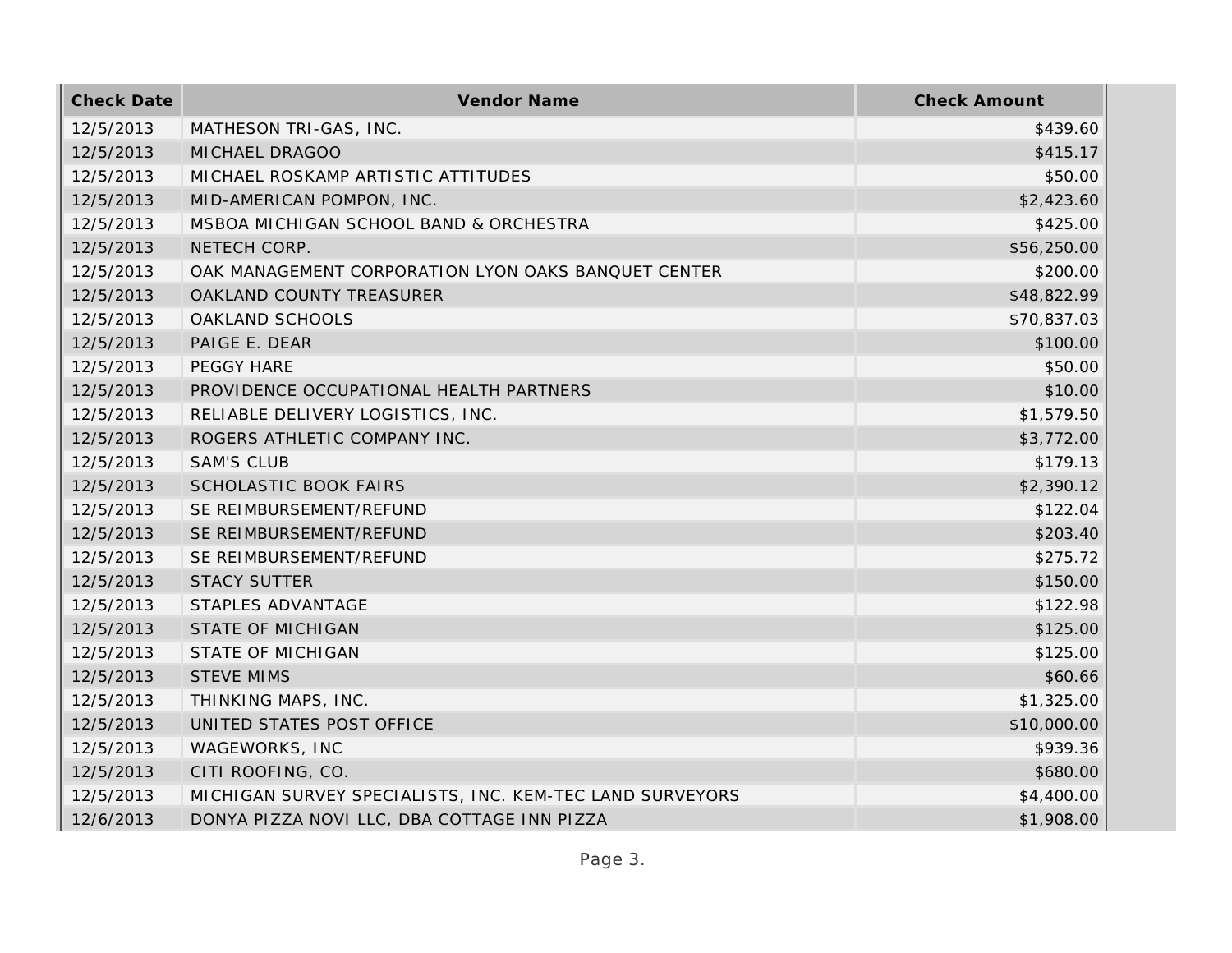| <b>Check Date</b> | Vendor Name                                           | <b>Check Amount</b> |
|-------------------|-------------------------------------------------------|---------------------|
| 12/6/2013         | FOOD SERVICE REFUND/REIMB.                            | \$51.50             |
| 12/6/2013         | HOBART SERVICE ITW FOOD EQUIPMENT GROUP LLC           | \$214.00            |
| 12/6/2013         | LIVONIA ITALIAN BAKERY                                | \$407.25            |
| 12/6/2013         | NOVI TOWN PIZZA LLC                                   | \$1,794.00          |
| 12/6/2013         | PIZZA HUT/REDBERRY RESTO BRANDS INTL INC.             | \$343.75            |
| 12/6/2013         | <b>SUBHRA DAS</b>                                     | \$200.00            |
| 12/6/2013         | <b>BAYERL PRODUCTIONS</b>                             | \$970.00            |
| 12/6/2013         | <b>ELYSSA KIM</b>                                     | \$35.00             |
| 12/6/2013         | <b>IB SOURCE</b>                                      | \$730.00            |
| 12/18/2013        | <b>IB SOURCE</b>                                      | (\$730.00)          |
| 12/6/2013         | <b>JANET GRUBER</b>                                   | \$75.71             |
| 12/6/2013         | <b>MARK HOURIGAN</b>                                  | \$187.92            |
| 12/6/2013         | <b>MARY SORENSEN</b>                                  | \$531.89            |
| 12/6/2013         | RHONDA HOFFMAN                                        | \$66.99             |
| 12/6/2013         | SAFEWAY SHREDDING LLC                                 | \$60.00             |
| 12/6/2013         | <b>SCANTRON CORPORATION</b>                           | \$125.67            |
| 12/6/2013         | <b>SHU-YUAN YANG</b>                                  | \$20.00             |
| 12/6/2013         | <b>SOO HYUN PARK</b>                                  | \$20.00             |
| 12/6/2013         | US BANK CORPORATE TRUST SERVICES                      | \$225.00            |
| 12/6/2013         | <b>WAYNE RESA</b>                                     | \$57,393.00         |
| 12/10/2013        | AARON D. COX                                          | \$286.09            |
| 12/10/2013        | AXA EQUITABLE EQUI-VEST                               | \$111.08            |
| 12/10/2013        | CHAPTER 13 TRUSTEE DAVID WM. RUSKIN                   | \$770.09            |
| 12/10/2013        | INTERNATIONAL UNION OPERATING ENGINEERS, LOCAL 324    | \$116.20            |
| 12/10/2013        | <b>MEFSA</b>                                          | \$210.35            |
| 12/10/2013        | MISDU MICHIGAN STATE DISBURSEMENT                     | \$2,022.14          |
| 12/10/2013        | PHEAA PENNSYLVANIA HIGHER EDUCATION ASSISTANCE AGENCY | \$124.71            |
| 12/10/2013        | UNITED WAY                                            | \$80.00             |
| 12/11/2013        | A PARTS WAREHOUSE                                     | \$1,388.26          |
| 12/11/2013        | <b>BRIANNA HAND</b>                                   | \$113.08            |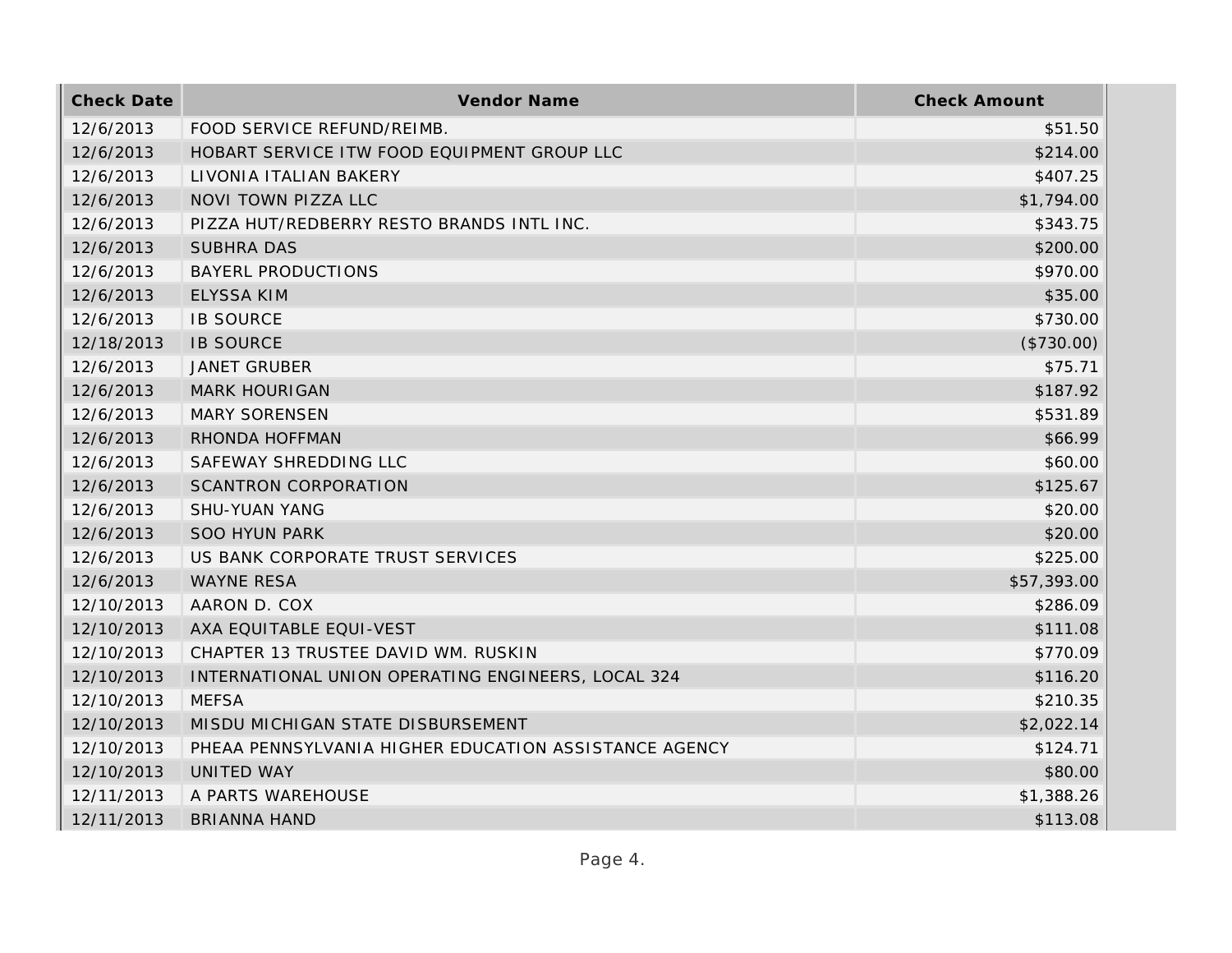| <b>Check Date</b> | Vendor Name                                                           | <b>Check Amount</b> |
|-------------------|-----------------------------------------------------------------------|---------------------|
| 12/11/2013        | CINTAS CORPORATION #31                                                | \$174.42            |
| 12/11/2013        | CITY OF NOVI WATER & SEWER DEPARTMENT                                 | \$0.00              |
| 12/11/2013        | CITY OF NOVI WATER & SEWER DEPARTMENT                                 | \$9,760.21          |
| 12/11/2013        | DELTA COM, INC.                                                       | \$450.00            |
| 12/11/2013        | ENVIRO-CLEAN SERVICES, INC.                                           | \$2,572.38          |
| 12/11/2013        | ETSUKO MARIA ROY BABA LANGUAGE SERVICES                               | \$100.00            |
| 12/11/2013        | FOLLETT EDUCATIONAL SERVICES                                          | \$33.60             |
| 12/11/2013        | HIGH SCHOOL REIMBURSEMENTS/REFUNDS                                    | \$135.00            |
| 12/11/2013        | HOEKSTRA TRANSPORTATION, INC.                                         | \$164.08            |
| 12/11/2013        | HOLLAND BUS COMPANY                                                   | \$762.93            |
| 12/11/2013        | HR STAFFING TEAM LLC dba ENTECH STAFFING SOL./ENTECH MEDICAL STAFFING | \$3,300.00          |
| 12/11/2013        | KEFORD NOVI TOWING INC.                                               | \$190.00            |
| 12/11/2013        | LAWSON PRODUCTS INC.                                                  | \$264.32            |
| 12/11/2013        | MATHESON TRI-GAS, INC.                                                | \$347.81            |
| 12/11/2013        | <b>MICHIGAN CAT</b>                                                   | \$142.86            |
| 12/11/2013        | MICHIGAN DEPT OF ENVIRONMENTAL QUALITY - STATE OF MICHIGAN            | \$150.00            |
| 12/11/2013        | OAKLAND COMMUNITY COLLEGE                                             | \$945.40            |
| 12/11/2013        | RHONDA HOFFMAN                                                        | \$99.95             |
| 12/11/2013        | ROVIN CERAMICS                                                        | \$391.05            |
| 12/11/2013        | ROYAL TRUCK & TRAILER SALES & SERVICE INC.                            | \$867.32            |
| 12/11/2013        | <b>SHAILEE PATEL</b>                                                  | \$757.17            |
| 12/11/2013        | <b>TEACHER DIRECT</b>                                                 | \$785.14            |
| 12/11/2013        | YUKO FUJITA                                                           | \$20.00             |
| 12/11/2013        | <b>ADAM ROBERTS</b>                                                   | \$175.00            |
| 12/11/2013        | ANGELINA KREGER                                                       | \$667.62            |
| 12/11/2013        | APRIL D. HOOKER                                                       | \$225.00            |
| 12/11/2013        | THE ARGUS-PRESS COMPANY                                               | \$1,193.36          |
| 12/11/2013        | <b>AUDREY DICOMO</b>                                                  | \$100.00            |
| 12/11/2013        | CANDACE A. COX                                                        | \$225.00            |
| 12/11/2013        | <b>CHAD DAVINICH</b>                                                  | \$175.00            |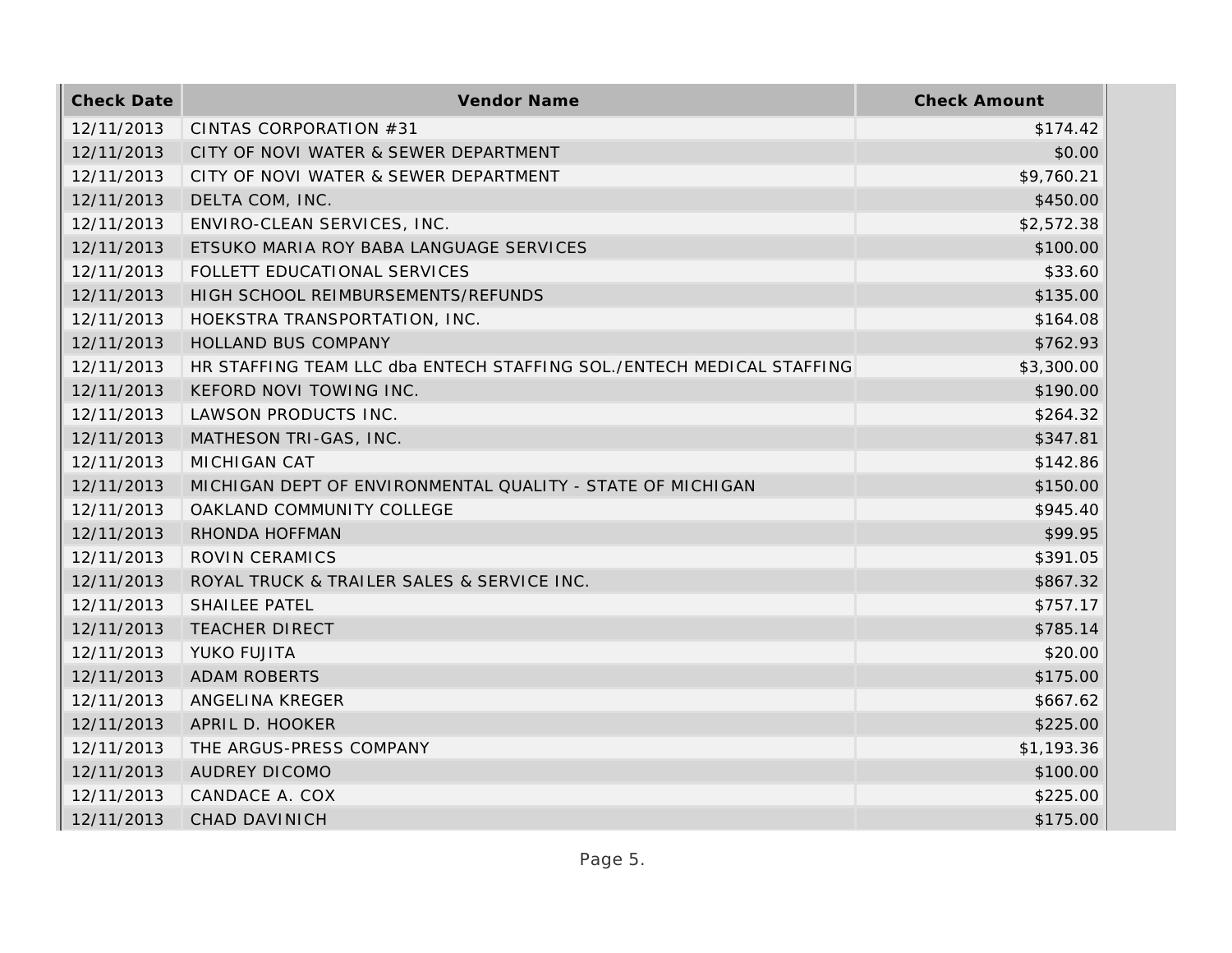| <b>Check Date</b> | Vendor Name                                    | <b>Check Amount</b> |
|-------------------|------------------------------------------------|---------------------|
| 12/11/2013        | <b>CHRISTOPHER MAX</b>                         | \$70.00             |
| 12/11/2013        | CINDY R. TYZO                                  | \$225.00            |
| 12/11/2013        | DISTRICT REIMBURSEMENTS/REFUNDS                | \$180.00            |
| 12/11/2013        | EARL L. COAD JR.                               | \$70.00             |
| 12/11/2013        | ELIZABETH SZKRYBALO                            | \$262.50            |
| 12/11/2013        | <b>EMILY PARKER POHLONSKI</b>                  | \$1,258.20          |
| 12/11/2013        | <b>ERIN HARBAR</b>                             | \$64.94             |
| 12/11/2013        | <b>GREGORY SCOTT PATTINSON</b>                 | \$60.00             |
| 12/11/2013        | HALL OF FAME DANCE CHALLENGE, INC.             | \$375.00            |
| 12/11/2013        | HIGH SCHOOL REIMBURSEMENTS/REFUNDS             | \$100.00            |
| 12/11/2013        | HOSA, INC.                                     | \$2,300.00          |
| 12/11/2013        | JAMES DONALD GAROFALO                          | \$70.00             |
| 12/11/2013        | <b>JANE PLAISTED</b>                           | \$225.00            |
| 12/11/2013        | JAYNE A. SABAITIS                              | \$225.00            |
| 12/11/2013        | JERRY MARENKEWICZ                              | \$70.00             |
| 12/11/2013        | <b>JOE PANTALEO</b>                            | \$175.00            |
| 12/11/2013        | <b>JULIA SAELI</b>                             | \$71.38             |
| 12/11/2013        | <b>KARLA KOVIAK</b>                            | \$225.00            |
| 12/11/2013        | <b>KELLI POLINSKEY</b>                         | \$225.00            |
| 12/11/2013        | <b>KEN LAUER</b>                               | \$70.00             |
| 12/11/2013        | <b>KEVIN MATTHEW MAY</b>                       | \$70.00             |
| 12/11/2013        | KIMBERLY BOLOVEN                               | \$100.00            |
| 12/11/2013        | <b>KYLE DEPEEL</b>                             | \$60.00             |
| 12/11/2013        | <b>MARK HOURIGAN</b>                           | \$665.43            |
| 12/11/2013        | MATTHEW J. DANA                                | \$70.00             |
| 12/11/2013        | MICHIGAN SCHOOL VOCAL MUSIC ASSOC. DISTRICT IV | \$370.00            |
| 12/11/2013        | PHYLLIS ANN OLSZEWSKI                          | \$225.00            |
| 12/11/2013        | PRESTON CAREY                                  | \$70.00             |
| 12/11/2013        | RICHARD LOEWENSTEIN                            | \$60.00             |
| 12/11/2013        | ROBERT ARMSTRONG                               | \$268.24            |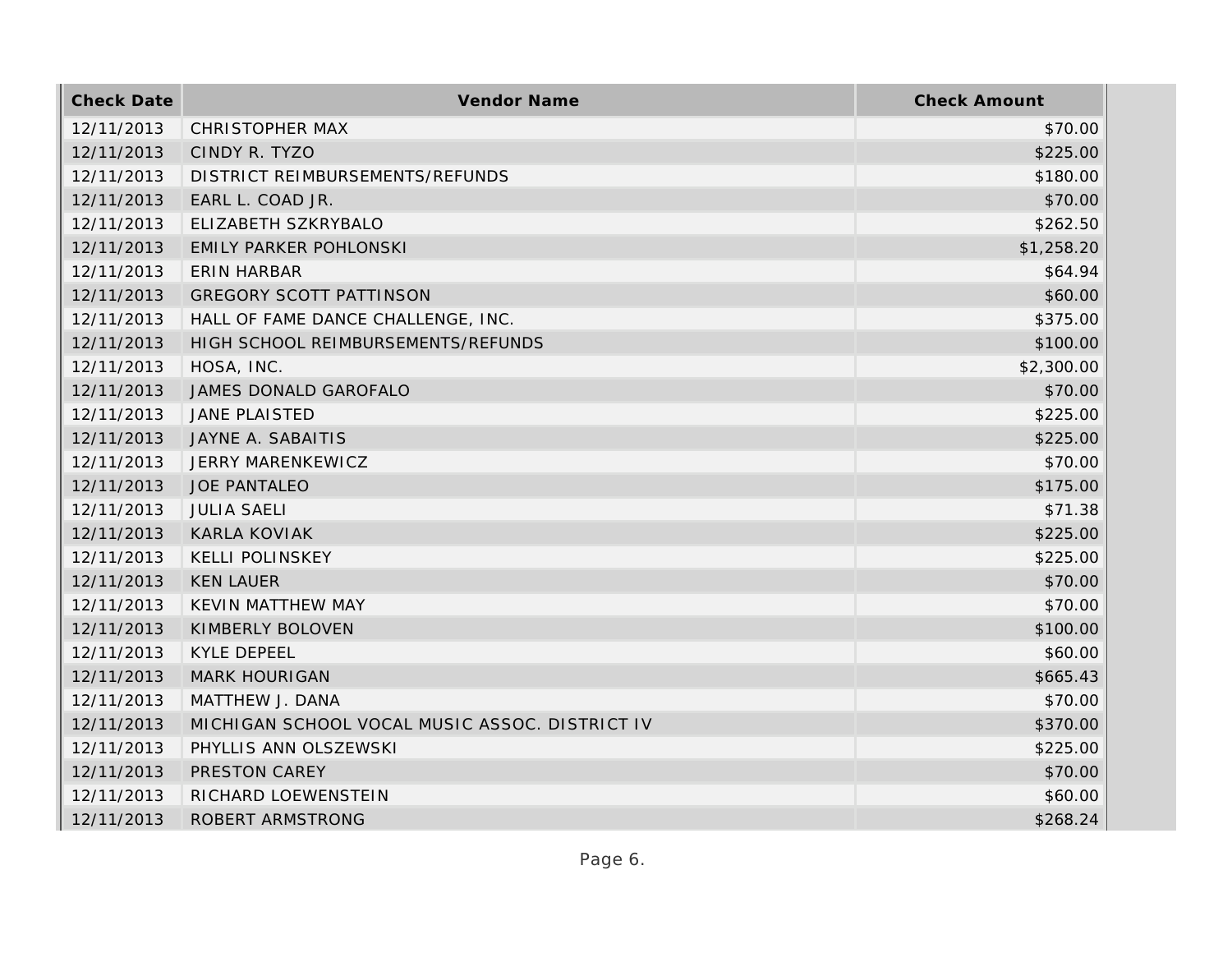| <b>Check Date</b> | <b>Vendor Name</b>                          | <b>Check Amount</b> |
|-------------------|---------------------------------------------|---------------------|
| 12/11/2013        | <b>SEEMA PATEL</b>                          | \$41.89             |
| 12/11/2013        | <b>SETH FURLOW</b>                          | \$108.89            |
| 12/11/2013        | <b>STACY SMITH</b>                          | \$225.00            |
| 12/11/2013        | STEVE MARENKEWICZ                           | \$70.00             |
| 12/11/2013        | <b>TANYA RAMM</b>                           | \$225.00            |
| 12/11/2013        | THE COLLEGE BOARD                           | \$325.00            |
| 12/11/2013        | THOMAS J. GUILMETTE                         | \$140.00            |
| 12/11/2013        | US FOODS, INC.                              | \$410.55            |
| 12/11/2013        | DISTRICT REIMBURSEMENTS/REFUNDS             | \$552.75            |
| 12/13/2013        | DONYA PIZZA NOVI LLC, DBA COTTAGE INN PIZZA | \$822.00            |
| 12/13/2013        | FOOD SERVICE REFUND/REIMB.                  | \$27.85             |
| 12/13/2013        | <b>KIM'S GARDENS</b>                        | \$1,500.00          |
| 12/13/2013        | LIVONIA ITALIAN BAKERY                      | \$407.25            |
| 12/13/2013        | NOVI TOWN PIZZA LLC                         | \$718.75            |
| 12/13/2013        | ABLE TESTING CO. ROBERT HARVEY              | \$90.00             |
| 12/13/2013        | ALL AMERICAN EMBROIDERY                     | \$32.00             |
| 12/13/2013        | ANGELINA KREGER                             | \$72.38             |
| 12/13/2013        | ATHLETIC REIMBURSEMENTS/REFUNDS             | \$271.96            |
| 12/13/2013        | ATHLETIC REIMBURSEMENTS/REFUNDS             | \$27.96             |
| 12/13/2013        | ATHLETIC REIMBURSEMENTS/REFUNDS             | \$55.16             |
| 12/13/2013        | CARMEN M. JAROSLAWSKI                       | \$95.19             |
| 12/13/2013        | CHRISTINE SPARLING                          | \$60.00             |
| 12/13/2013        | DAVIDS GOLD MEDAL SPORTS                    | \$1,827.50          |
| 12/13/2013        | EARL L. COAD JR.                            | \$70.00             |
| 12/13/2013        | JAMES R. LEWIS                              | \$249.99            |
| 12/13/2013        | JENNIFER ANN COTTRILL                       | \$212.44            |
| 12/13/2013        | JENNIFER SMITH                              | \$150.00            |
| 12/13/2013        | KENSINGTON VALLEY SPORTS, LLC               | \$128.50            |
| 12/13/2013        | <b>MANDY PAS</b>                            | \$137.86            |
| 12/13/2013        | <b>MARK ANDREW VELLUCCI</b>                 | \$641.50            |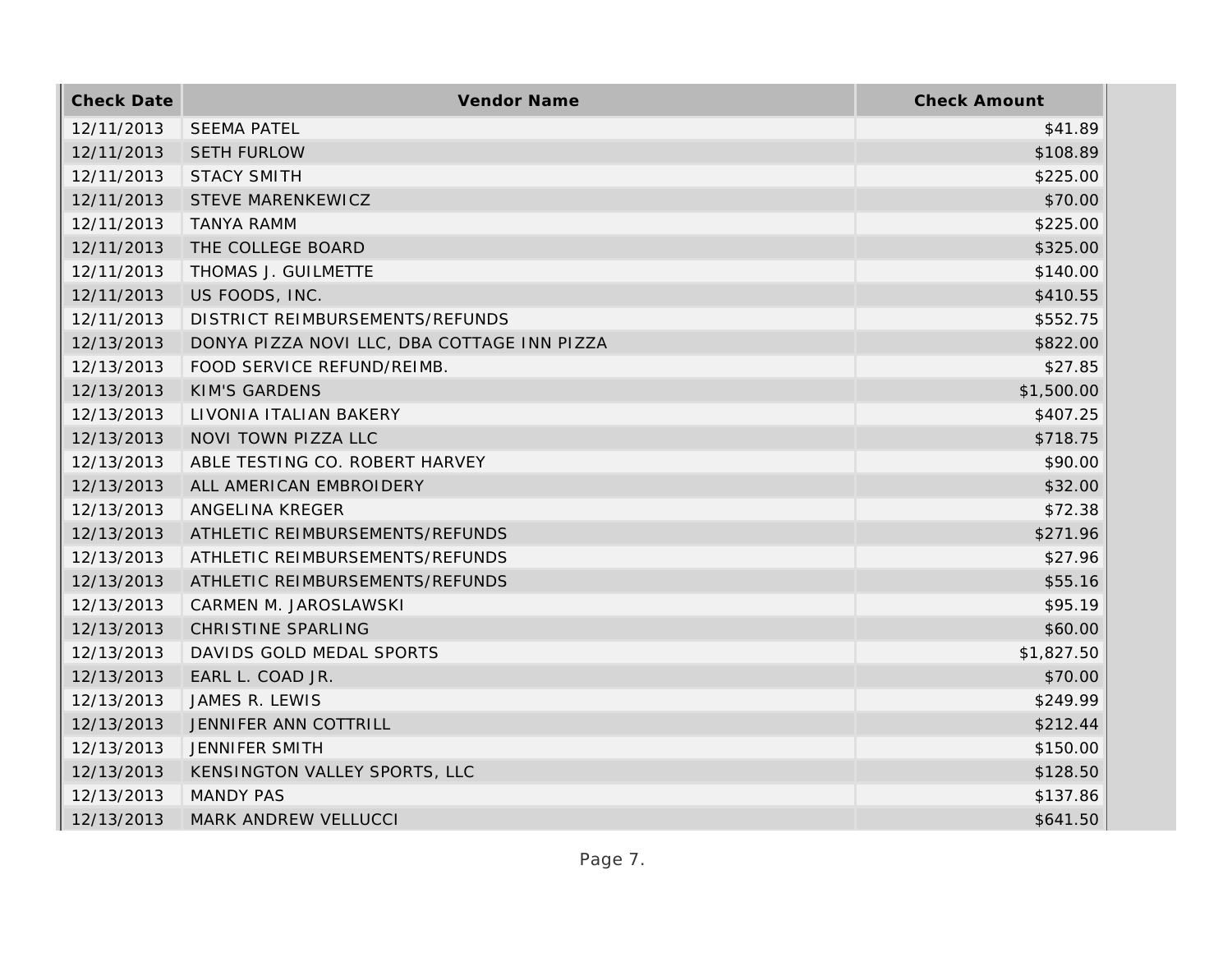| <b>Check Date</b> | Vendor Name                                                | <b>Check Amount</b> |
|-------------------|------------------------------------------------------------|---------------------|
| 12/13/2013        | MICHIGAN DEPT OF ENVIRONMENTAL QUALITY - STATE OF MICHIGAN | \$90.00             |
| 12/13/2013        | NEOLA, INC                                                 | \$1,095.00          |
| 12/13/2013        | NOVI CHAMBER OF COMMERCE                                   | \$650.00            |
| 12/13/2013        | OAK MANAGEMENT CORPORATION LYON OAKS BANQUET CENTER        | \$200.00            |
| 12/13/2013        | READ A LATTE CAFE c/o NOVI PUBLIC LIBRARY                  | \$27.00             |
| 12/13/2013        | <b>ROBERT SPENCER</b>                                      | \$70.00             |
| 12/13/2013        | SBSI SOFTWARE INC.                                         | \$2,358.20          |
| 12/13/2013        | <b>SCHOLASTIC BOOK FAIRS</b>                               | \$4,117.66          |
| 12/13/2013        | SCHOOLPICTURES.COM                                         | \$22,038.87         |
| 12/13/2013        | <b>SCOTT HESPEN</b>                                        | \$650.00            |
| 12/13/2013        | SECREST, WARDLE, LYNCH, HAMPTON, TRUEX & MORLEY, PC        | \$330.43            |
| 12/13/2013        | SEG WORKERS COMPENSATION FUND                              | \$20,434.00         |
| 12/13/2013        | <b>STEVE MATTHEWS</b>                                      | \$250.41            |
| 12/13/2013        | THREADWORKS, LTD                                           | \$1,110.00          |
| 12/13/2013        | <b>TOTAL SPORTS</b>                                        | \$4,800.00          |
| 12/13/2013        | TRACY THOMAS DOUGHERTY                                     | \$70.00             |
| 12/13/2013        | <b>VANESSA SAVEN</b>                                       | \$147.62            |
| 12/18/2013        | ABC CAB/AIRTRANS                                           | \$461.00            |
| 12/18/2013        | ACE TRANSPORTATION INC.                                    | \$2,940.00          |
| 12/18/2013        | AGILE SPORTS TECHNOLOGIES DBA: HUDL                        | \$800.00            |
| 12/18/2013        | AMERICAN RED CROSS SOUTHEASTERN MICHIGAN CHAPTER           | \$933.00            |
| 12/18/2013        | AT&T                                                       | \$1,738.18          |
| 12/18/2013        | AT&T                                                       | \$62.60             |
| 12/18/2013        | <b>AT&amp;T LONG DISTANCE</b>                              | \$473.52            |
| 12/18/2013        | ATHLETIC REIMBURSEMENTS/REFUNDS                            | \$295.36            |
| 12/18/2013        | ATHLETIC REIMBURSEMENTS/REFUNDS                            | \$70.02             |
| 12/18/2013        | ATHLETIC REIMBURSEMENTS/REFUNDS                            | \$14.67             |
| 12/18/2013        | ATHLETIC REIMBURSEMENTS/REFUNDS                            | \$204.22            |
| 12/18/2013        | ATHLETIC REIMBURSEMENTS/REFUNDS                            | \$240.00            |
| 12/18/2013        | BARNES & NOBLE, INC.                                       | \$2,080.50          |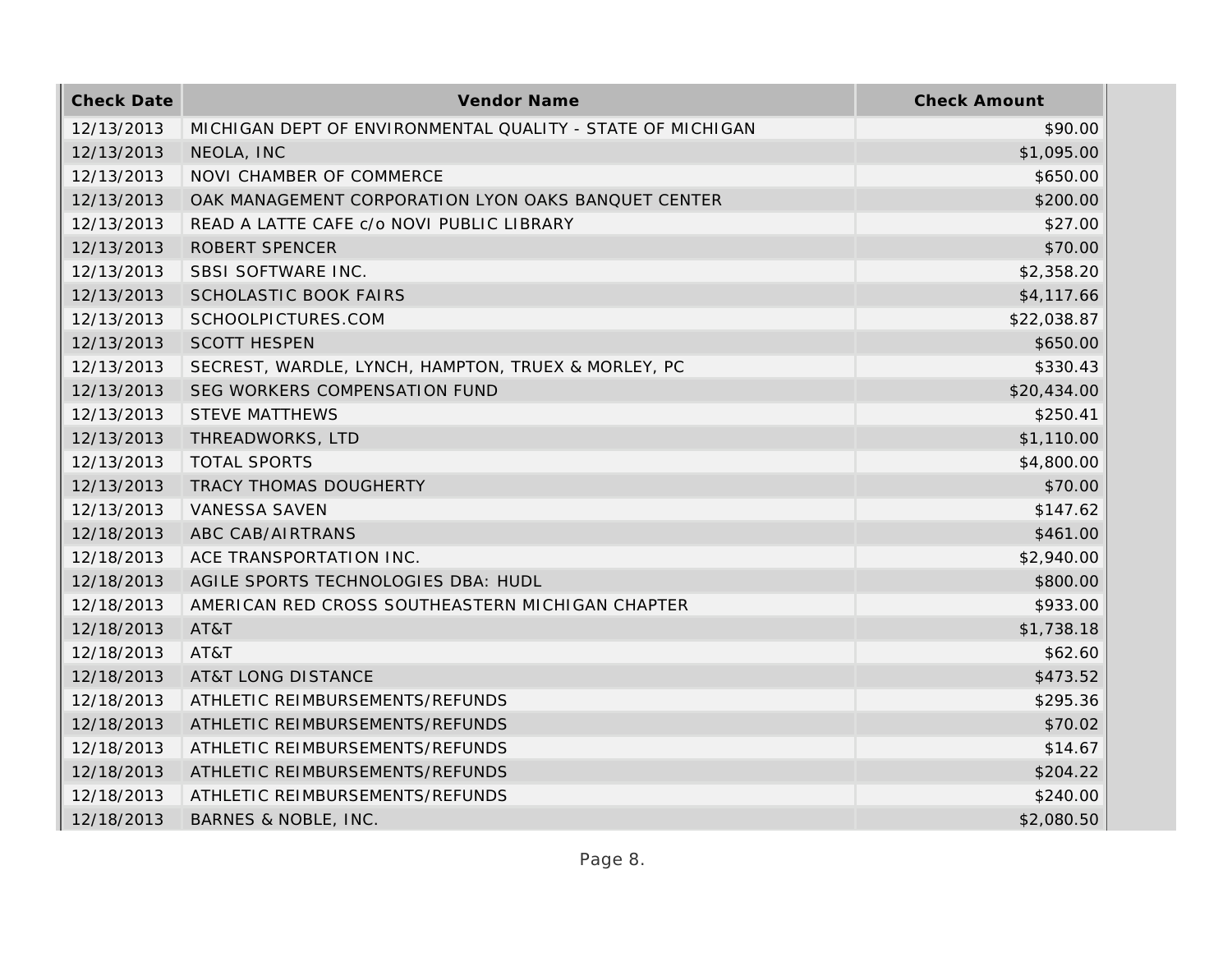| <b>Check Date</b> | Vendor Name                                                           | <b>Check Amount</b> |
|-------------------|-----------------------------------------------------------------------|---------------------|
| 12/18/2013        | BATTLE CREEK AREA MATH & SCIENCE CENTER                               | \$530.48            |
| 12/18/2013        | <b>BRIGHTON HIGH SCHOOL</b>                                           | \$67.50             |
| 12/18/2013        | CAROL DIGLIO                                                          | \$130.39            |
| 12/18/2013        | <b>CHARLES ERNEST COMSTOCK</b>                                        | \$110.50            |
| 12/18/2013        | CHARLES M. KAZALEH                                                    | \$810.00            |
| 12/18/2013        | <b>CHIP MCDONALD</b>                                                  | \$129.56            |
| 12/18/2013        | <b>CINDY KUHN</b>                                                     | \$44.48             |
| 12/18/2013        | CONTRACT PAPER GROUP, INC.                                            | \$4,118.40          |
| 12/18/2013        | COUNTRY INN & SUITES OF MARQUETTE CENTRUP HOSPITALITY, LLC            | \$1,611.20          |
| 12/18/2013        | CR HILL COMPANY INC.                                                  | \$618.30            |
| 12/18/2013        | DEBORAH LIM-ARENA                                                     | \$1,107.15          |
| 12/18/2013        | <b>DIFFERENT STROKES</b>                                              | \$4,214.40          |
| 12/18/2013        | EBCO INC. LOCKDOWNMAGNET.COM                                          | \$325.00            |
| 12/18/2013        | ESKO ROOFING & SHEET METAL INC.                                       | \$1,350.00          |
| 12/18/2013        | ETSUKO MARIA ROY BABA LANGUAGE SERVICES                               | \$100.00            |
| 12/18/2013        | GREGORY J. OCKERMAN GRACON PORTRAIT STUDIO                            | \$60.00             |
| 12/18/2013        | HIGH SCHOOL REIMBURSEMENTS/REFUNDS                                    | \$111.85            |
| 12/18/2013        | HIGH TOUCH - HIGH TECH OF MICHIGAN, INC.                              | \$1,400.00          |
| 12/18/2013        | HOSA, INC.                                                            | \$140.00            |
| 12/18/2013        | HOUGHTON MIFFLIN HARCOURT                                             | \$1,239.44          |
| 12/18/2013        | HR STAFFING TEAM LLC dba ENTECH STAFFING SOL./ENTECH MEDICAL STAFFING | \$2,585.00          |
| 12/18/2013        | HSP EPI ACQUISITION, LLC LOCKBOX DBA ENTERTAINMENT                    | \$2,660.00          |
| 12/18/2013        | HUMANEX VENTURES LLC                                                  | \$1,850.00          |
| 12/18/2013        | THE ITALIAN AMERICAN BANQUET CENTER OF LIVONIA                        | \$1,383.00          |
| 12/18/2013        | JULIE ANN COOK ENDURANCE YOGA LLC                                     | \$1,600.00          |
| 12/18/2013        | <b>JUNE MCCARTHY</b>                                                  | \$732.00            |
| 12/18/2013        | <b>KATHY DONOVAN</b>                                                  | \$47.23             |
| 12/18/2013        | <b>KRISTIN FRANCHI</b>                                                | \$55.16             |
| 12/18/2013        | <b>LIMAGES</b>                                                        | \$484.48            |
| 12/18/2013        | <b>LAURA PENNYCUFF</b>                                                | \$56.09             |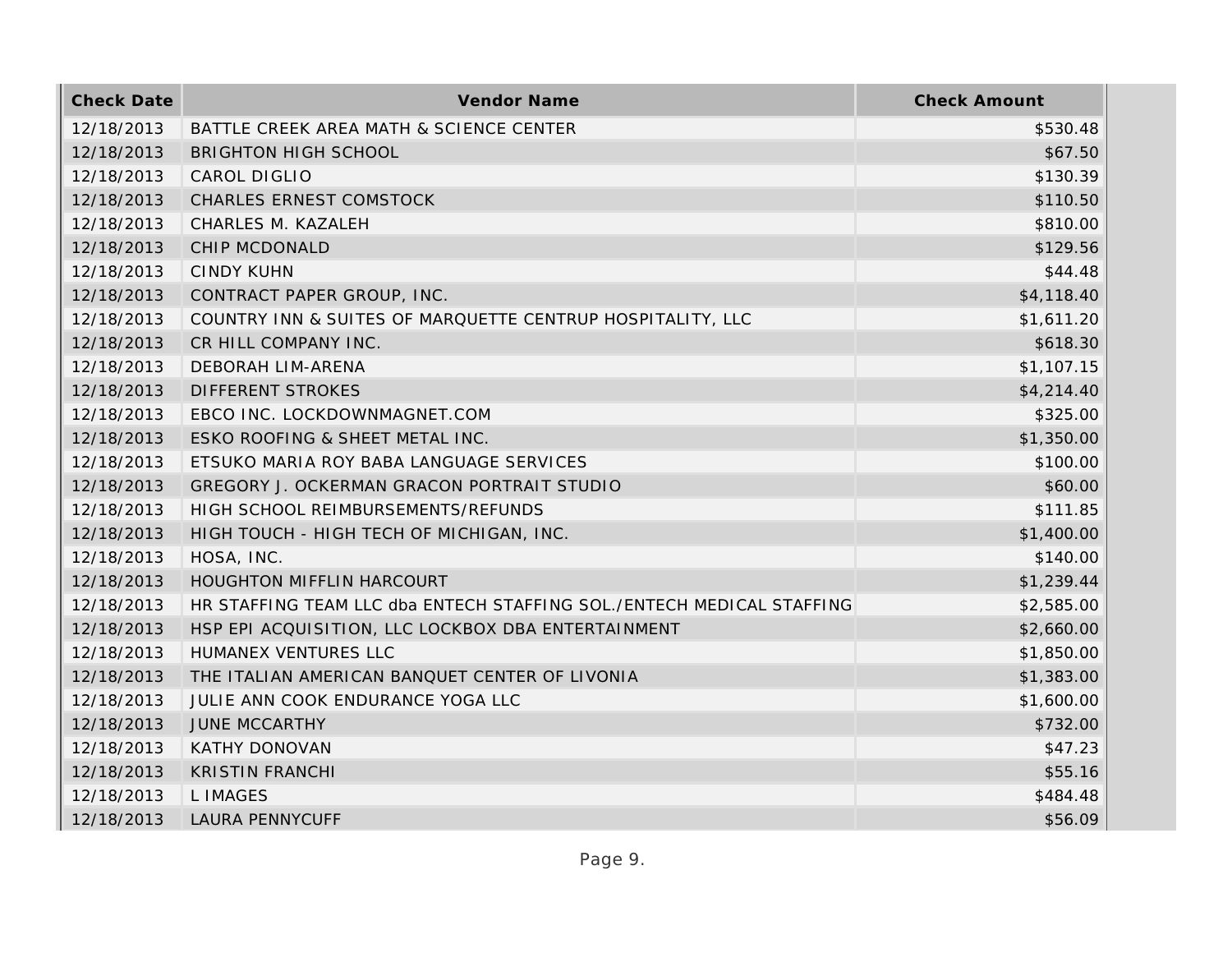| <b>Check Date</b> | Vendor Name                                               | <b>Check Amount</b> |
|-------------------|-----------------------------------------------------------|---------------------|
| 12/18/2013        | LEISURE UNLIMITED LLC                                     | \$150.00            |
| 12/18/2013        | MARCI ABEL                                                | \$444.84            |
| 12/18/2013        | MARIE KENNEDY                                             | \$1,420.90          |
| 12/18/2013        | MARK ANDREW VELLUCCI                                      | \$1,000.00          |
| 12/18/2013        | MELISSA CARRUTH                                           | \$63.57             |
| 12/18/2013        | <b>MOLLY HAWKINS' HOUSE</b>                               | \$478.93            |
| 12/18/2013        | NORTH FARMINGTON HIGH SCHOOL                              | \$230.00            |
| 12/18/2013        | <b>NOVI ICE ARENA</b>                                     | \$3,390.00          |
| 12/18/2013        | NOVI MEADOWS REIMBURSEMENTS/REFUNDS                       | \$15.00             |
| 12/18/2013        | NOVI MEADOWS REIMBURSEMENTS/REFUNDS                       | \$90.00             |
| 12/18/2013        | OAKLAND COUNTY TREASURER                                  | \$65.07             |
| 12/18/2013        | OBSERVER & ECCENTRIC (SUBSCRIPTIONS-NOVI NEWS)            | \$160.33            |
| 12/18/2013        | PAM POIRIER                                               | \$52.72             |
| 12/18/2013        | PEARSON NCS PEARSON                                       | \$0.00              |
| 12/18/2013        | PEARSON NCS PEARSON                                       | \$76,491.77         |
| 12/18/2013        | RENEE P. LUBAWAY DIGITAL INK LLC                          | \$292.50            |
| 12/18/2013        | RICK SHEPARD HURRICANE GRAPHICS                           | \$330.00            |
| 12/18/2013        | <b>SAM'S CLUB</b>                                         | \$114.90            |
| 12/18/2013        | SE REIMBURSEMENT/REFUND                                   | \$94.69             |
| 12/18/2013        | SHEILA EBEL                                               | \$48.99             |
| 12/18/2013        | SHEILA MCKEVITZ                                           | \$55.60             |
| 12/18/2013        | SPORT VIEW TELEVISION CORPORATION SPORT VIEW TECHNOLOGIES | \$435.63            |
| 12/18/2013        | STAPLES ADVANTAGE                                         | \$81.94             |
| 12/18/2013        | <b>TATIANA VUICHARD</b>                                   | \$38.98             |
| 12/18/2013        | TECNICA GROUP USA CORPORATION ROLLERBLADE USA             | \$203.00            |
| 12/18/2013        | THE SHELDEN GRILL                                         | \$750.00            |
| 12/18/2013        | THREADWORKS, LTD                                          | \$2,467.66          |
| 12/18/2013        | TOM PERONIS                                               | \$28.93             |
| 12/18/2013        | U.P. HOTEL GROUP FRANKLIN SQUARE INN                      | \$2,836.62          |
| 12/18/2013        | U.S.I.                                                    | \$172.89            |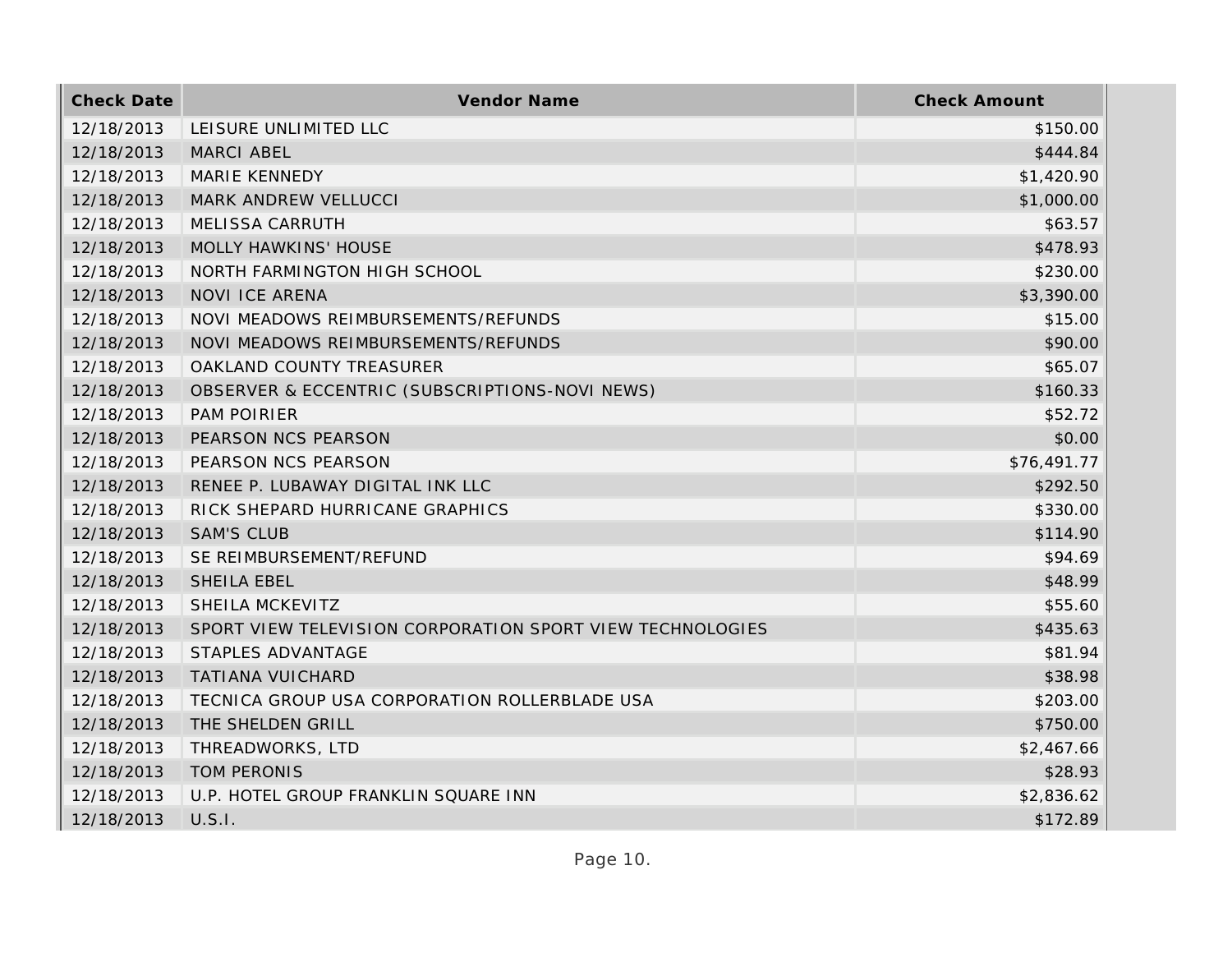| <b>Check Date</b> | Vendor Name                                                     | <b>Check Amount</b> |
|-------------------|-----------------------------------------------------------------|---------------------|
| 12/18/2013        | WALLED LAKE CONSOLIDATED SCHOOLS                                | \$400.00            |
| 12/19/2013        | A PARTS WAREHOUSE                                               | \$177.00            |
| 12/19/2013        | ADN ADMINISTRATORS, INC.                                        | \$3,819.80          |
| 12/19/2013        | ALLEGRA PLYMOUTH                                                | \$59.95             |
| 12/19/2013        | ANGELA SOUTHWORTH                                               | \$79.48             |
| 12/19/2013        | BELLE TIRE DISTRIBUTORS                                         | \$6,358.83          |
| 12/19/2013        | <b>BETHANY BRATNEY</b>                                          | \$68.75             |
| 12/19/2013        | <b>BOCO ENTERPRISES INC.</b>                                    | \$2,000.00          |
| 12/19/2013        | <b>BOHLEY INDUSTRIES INC.</b>                                   | \$405.00            |
| 12/19/2013        | <b>BRIAN LANGLEY</b>                                            | \$70.06             |
| 12/19/2013        | CAROL DIGLIO                                                    | \$275.54            |
| 12/19/2013        | CHIP MCDONALD                                                   | \$54.80             |
| 12/19/2013        | CINTAS CORPORATION #31                                          | \$87.21             |
| 12/19/2013        | DAVE COSMAN                                                     | \$28.60             |
| 12/19/2013        | <b>ERIN DAMON</b>                                               | \$159.00            |
| 12/19/2013        | ESKO ROOFING & SHEET METAL INC.                                 | \$380.50            |
| 12/19/2013        | <b>ESPAR OF MICHIGAN</b>                                        | \$603.65            |
| 12/19/2013        | <b>EVAN BLANCHARD</b>                                           | \$675.00            |
| 12/19/2013        | F.A.R. MANAGEMENT INCORPORATED                                  | \$440.00            |
| 12/19/2013        | <b>FLASH GLASS</b>                                              | \$95.00             |
| 12/19/2013        | HANTZ BANK FBO DONNA TINBERG                                    | \$15,000.00         |
| 12/19/2013        | HF GROUP, LLC                                                   | \$934.42            |
| 12/19/2013        | INDUSTRIAL SERVICE TECHNOLOGY, INC. INTERNATIONAL SPORTS TIMING | \$720.00            |
| 12/19/2013        | <b>KARI CAROTHERS</b>                                           | \$102.92            |
| 12/19/2013        | <b>KATHLEEN ADER</b>                                            | \$43.14             |
| 12/19/2013        | KIM T. CLARK                                                    | \$1,176.71          |
| 12/19/2013        | LAKEWOOD TRUCK & TRAILER PARTS                                  | \$115.16            |
| 12/19/2013        | <b>LAUREL FEDERBUSH</b>                                         | \$200.00            |
| 12/19/2013        | LIFE INSURANCE COMPANY OF NORTH AMERICA CIGNA GROUP INSURANCE   | \$18,431.57         |
| 12/19/2013        | <b>MELISSA HENDERSON</b>                                        | \$40.93             |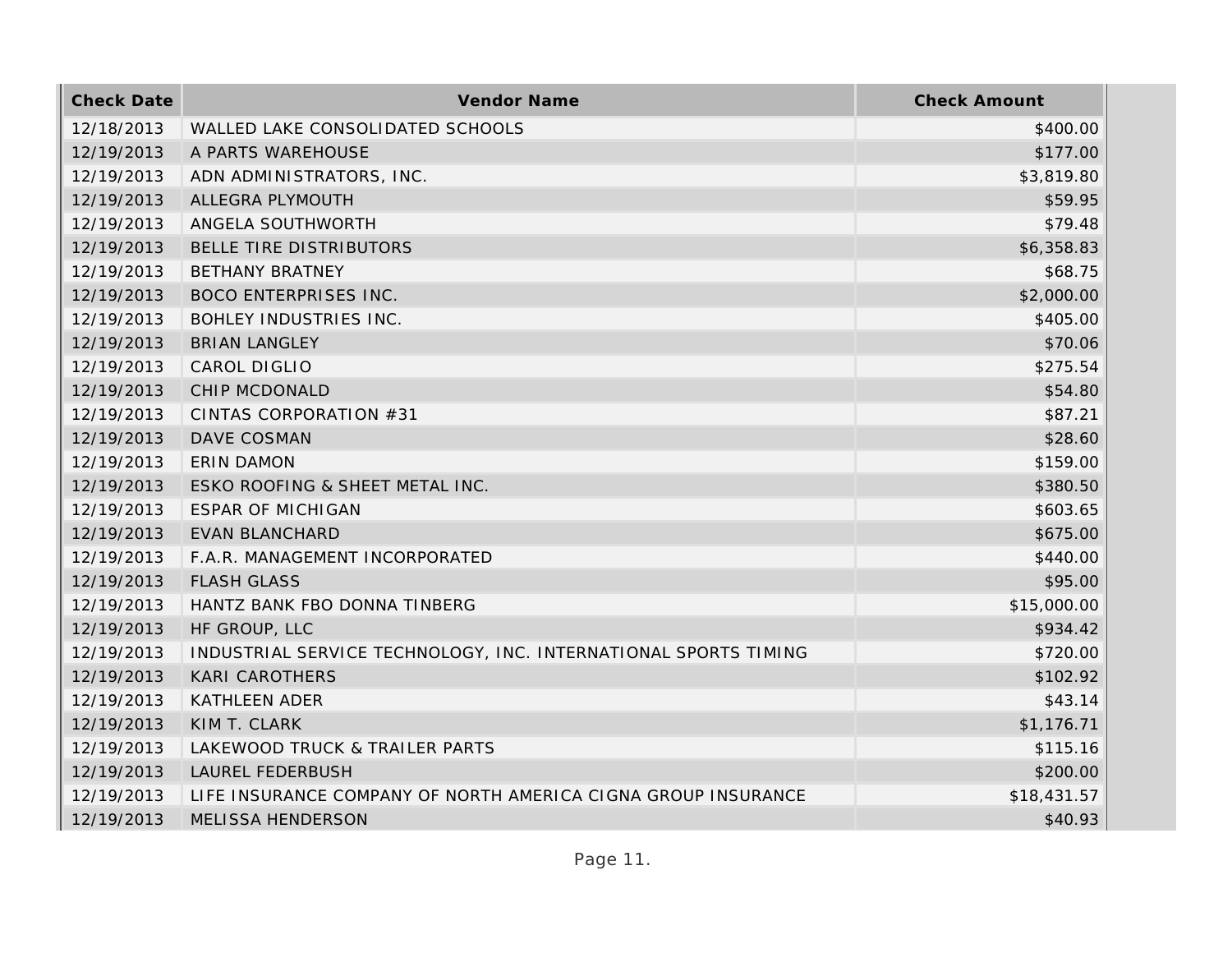| <b>Check Date</b> | Vendor Name                                        | <b>Check Amount</b> |
|-------------------|----------------------------------------------------|---------------------|
| 12/19/2013        | <b>MELISSA KELLEY</b>                              | \$100.00            |
| 12/19/2013        | MEREDITH BEN                                       | \$43.66             |
| 12/19/2013        | MESSA MICHIGAN EDUCATION SPECIAL SERVICES ASSOC.   | \$568,200.67        |
| 12/19/2013        | MICHELLE EVANS                                     | \$397.60            |
| 12/19/2013        | <b>MICHIGAN DECA</b>                               | \$25.00             |
| 12/19/2013        | <b>MKT DESIGNS</b>                                 | \$100.00            |
| 12/19/2013        | PITNEY BOWES GLOBAL FINANCIAL SERVICES LLC         | \$699.00            |
| 12/19/2013        | PITNEY BOWES PURCHASE POWER                        | \$3,000.00          |
| 12/19/2013        | PROVIDENCE OCCUPATIONAL HEALTH PARTNERS            | \$55.00             |
| 12/19/2013        | ROCHESTER COMMUNITY SCHOOLS                        | \$1,056.98          |
| 12/19/2013        | RONALD J. WEBBER                                   | \$1,213.87          |
| 12/19/2013        | SAFEWAY SHREDDING LLC                              | \$40.00             |
| 12/19/2013        | <b>SCHOLASTIC BOOK FAIRS</b>                       | \$3,545.17          |
| 12/19/2013        | SCHOLASTIC CLASSROOM MAGAZINES SCHOLASTIC INC.     | \$194.60            |
| 12/19/2013        | SCHOLASTIC INC                                     | \$192.00            |
| 12/19/2013        | SCHOOLPICTURES.COM                                 | \$14,145.63         |
| 12/19/2013        | SET INC.                                           | \$160.41            |
| 12/19/2013        | SET-SEG                                            | \$8,615.83          |
| 12/19/2013        | <b>STACY TANNER</b>                                | \$63.63             |
| 12/19/2013        | STATEWIDE STRIPING & ASPHALT INC.                  | \$30,320.31         |
| 12/19/2013        | <b>SUSAN WAINRIGHT</b>                             | \$42.65             |
| 12/19/2013        | TEAM SPORTS INC.                                   | \$60.00             |
| 12/19/2013        | THREADWORKS, LTD                                   | \$710.00            |
| 12/19/2013        | US FOODS, INC.                                     | \$263.18            |
| 12/19/2013        | NETECH CORP.                                       | \$1,020.50          |
| 12/20/2013        | COMPASS GROUP USA, INC. CHARTWELLS DINING SERVICES | \$0.00              |
| 12/20/2013        | COMPASS GROUP USA, INC. CHARTWELLS DINING SERVICES | \$60,511.20         |
| 12/20/2013        | DONYA PIZZA NOVI LLC, DBA COTTAGE INN PIZZA        | \$2,244.00          |
| 12/20/2013        | FOOD SERVICE REFUND/REIMB.                         | \$69.25             |
| 12/20/2013        | <b>KATHLEEN BAILEY</b>                             | \$200.00            |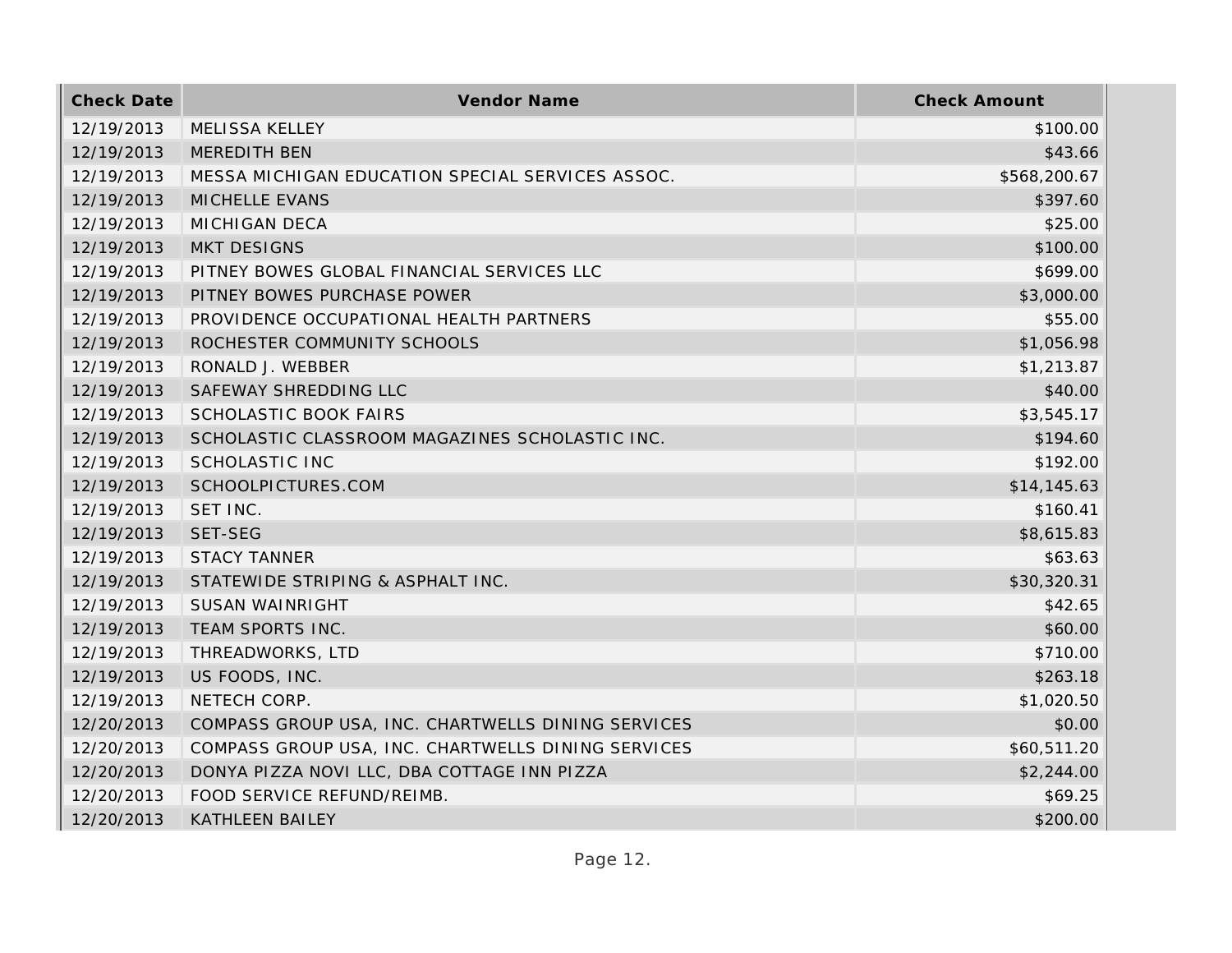| <b>Check Date</b> | Vendor Name                                                     | <b>Check Amount</b> |
|-------------------|-----------------------------------------------------------------|---------------------|
| 12/20/2013        | KIM'S GARDENS                                                   | \$3,000.00          |
| 12/20/2013        | LIVONIA ITALIAN BAKERY                                          | \$222.75            |
| 12/20/2013        | NOVI TOWN PIZZA LLC                                             | \$2,386.25          |
| 12/20/2013        | PIZZA HUT/REDBERRY RESTO BRANDS INTL INC.                       | \$1,468.75          |
| 12/20/2013        | BAAW, LLC                                                       | \$110.00            |
| 12/20/2013        | <b>BREDA PANTALONE</b>                                          | \$165.32            |
| 12/20/2013        | <b>BRENT ROEBKE</b>                                             | \$65.00             |
| 12/20/2013        | COLOR TECH PAINTING CO., LLC                                    | \$1,100.00          |
| 12/20/2013        | CONTRACT PAPER GROUP, INC.                                      | \$898.26            |
| 12/20/2013        | DANIEL REASON                                                   | \$70.00             |
| 12/20/2013        | DENISE ANN-KARL SMITH                                           | \$65.00             |
| 12/20/2013        | DONALD FREDERICK MELCHING                                       | \$70.00             |
| 12/20/2013        | ELIZABETH KELLY KAZIK                                           | \$65.00             |
| 12/20/2013        | HERFF JONES, INC.                                               | \$29.20             |
| 12/20/2013        | JAMES DONALD GAROFALO                                           | \$70.00             |
| 12/20/2013        | JANICE WEAVER LLC NAEHS (NATIONAL ADULT EDUCATION HONO SOCIETY) | \$50.00             |
| 12/20/2013        | <b>JANIS CANADY</b>                                             | \$20.00             |
| 12/20/2013        | <b>JEROME ROCHEN</b>                                            | \$12.49             |
| 12/20/2013        | JONATHON SITARSKI                                               | \$70.00             |
| 12/20/2013        | <b>JOSEPH HUTEK</b>                                             | \$70.00             |
| 12/20/2013        | <b>JULIE BEDFORD</b>                                            | \$149.99            |
| 12/20/2013        | <b>KAROL CADORIN</b>                                            | \$65.00             |
| 12/20/2013        | <b>KEITH JUNQUIST</b>                                           | \$70.00             |
| 12/20/2013        | <b>KYLE DEPEEL</b>                                              | \$60.00             |
| 12/20/2013        | <b>LARRY WALTERS</b>                                            | \$70.00             |
| 12/20/2013        | LINDA M. CIANFERRA                                              | \$8.37              |
| 12/20/2013        | MATHISEN TREE FARMS LLC                                         | \$2,176.20          |
| 12/20/2013        | <b>MEGAN MAIANI</b>                                             | \$65.00             |
| 12/20/2013        | MITCHELL DONOVAN TUCKER                                         | \$60.00             |
| 12/20/2013        | PRO-STITCH EMBROIDERY                                           | \$455.00            |